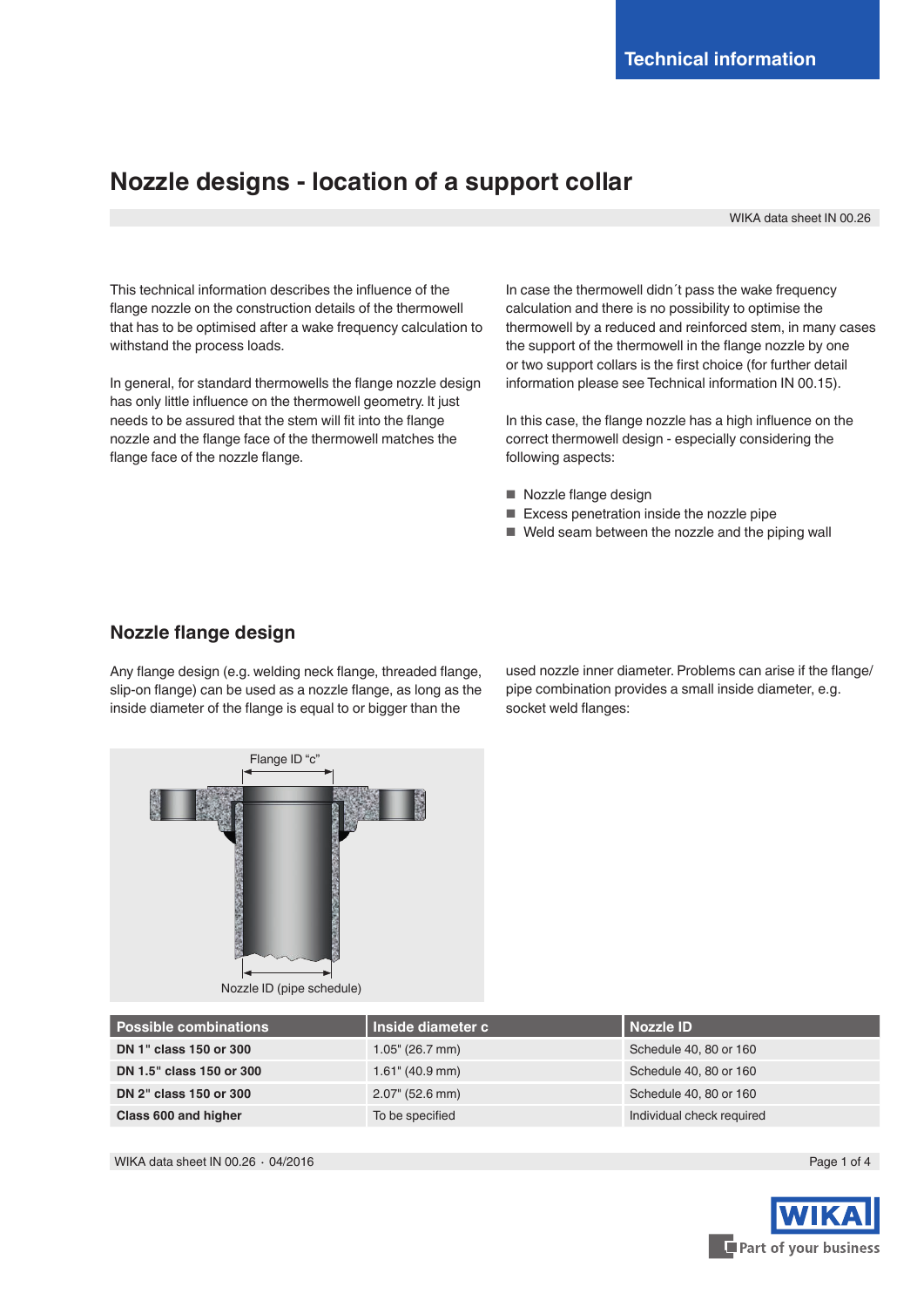# **Excess penetration inside the nozzle pipe**

The welding connection between nozzle flange and stand-off pipe has to be done to avoid any kind of excess penetration. This would reduce the inner diameter of the nozzle pipe and prevent the correct installation of a support collar. If there is excessive excess penetration, this irregularity needs to be

removed (e.g. by grinding) to allow the correct installation of the support collar. The same is needed for the weld seam between the pipe and the weld stub, if the support collar is located below this welding connection.



## **Weld seam between the nozzle and the piping wall**

In the Technical information IN 00.15, the location for the first support collar is defined as: Nozzle projection length - 1" (25.4 mm)

For standard nozzle designs this formula is correct, but different nozzle designs require different methods of calculation.



UNL = usable nozzle length; Details see on page 3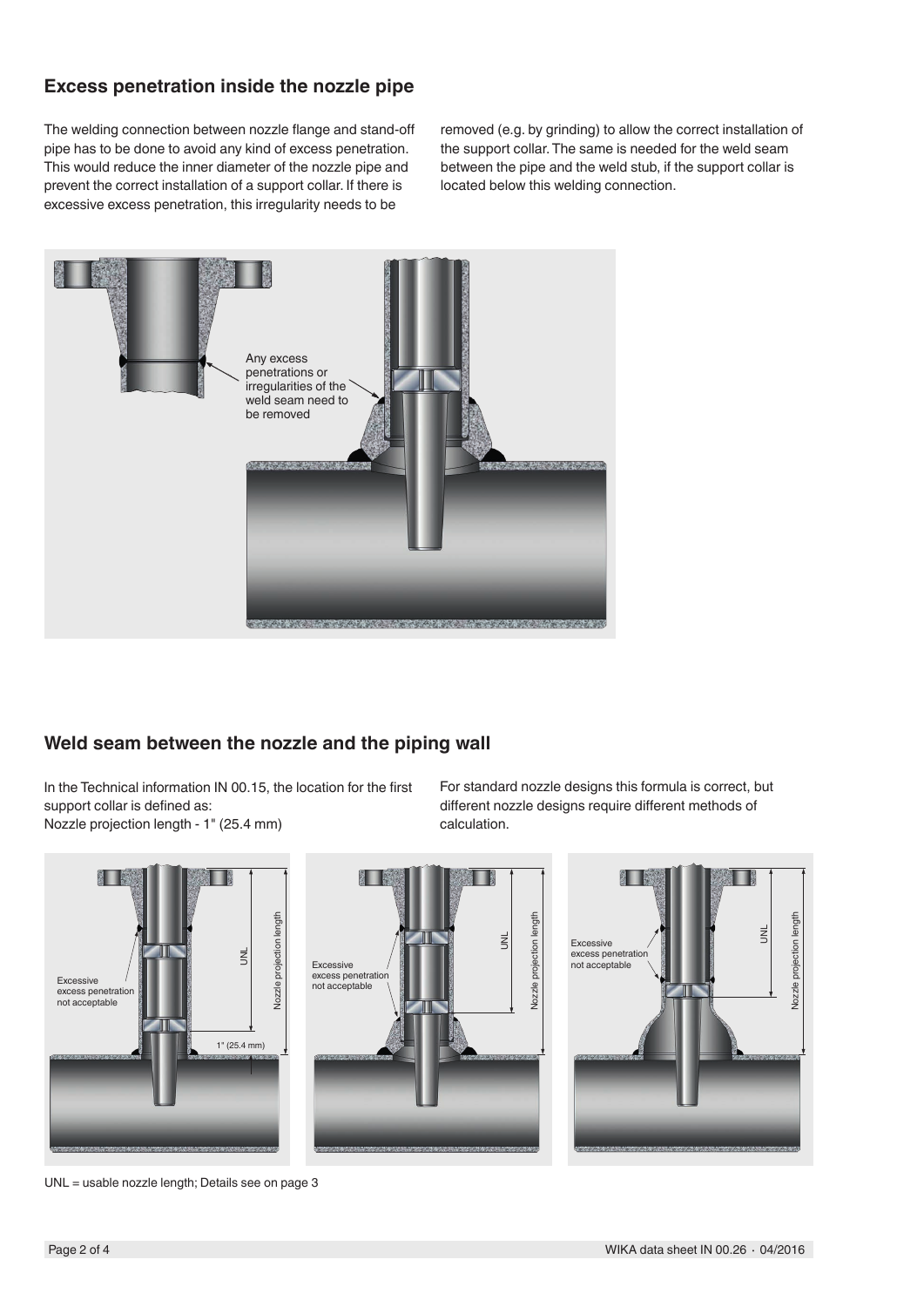For instance, if the nozzle pipe is welded to the pipeline via a reducer, the "1-inch-rule" will not apply, because the support collar will be located in the large diameter without any contact to the nozzle pipe.



# **Calculation of the "usable nozzle length"**

The wide variety of nozzle designs require that each installation has an individual calculation of the usable nozzle length. The general statement in the Technical information IN 00.15 "Nozzle projection length – 1" (25.4 mm)" needs to be verified for each nozzle design. As shown, the usable

nozzle length does not only depend on the fittings (e.g. flange, stand-off pipe, reducer, etc …), but also on existing excessive welding irregularities, machining these welding defects is generally not done.



#### **Examples of "usable nozzle lengths" (UNL)**